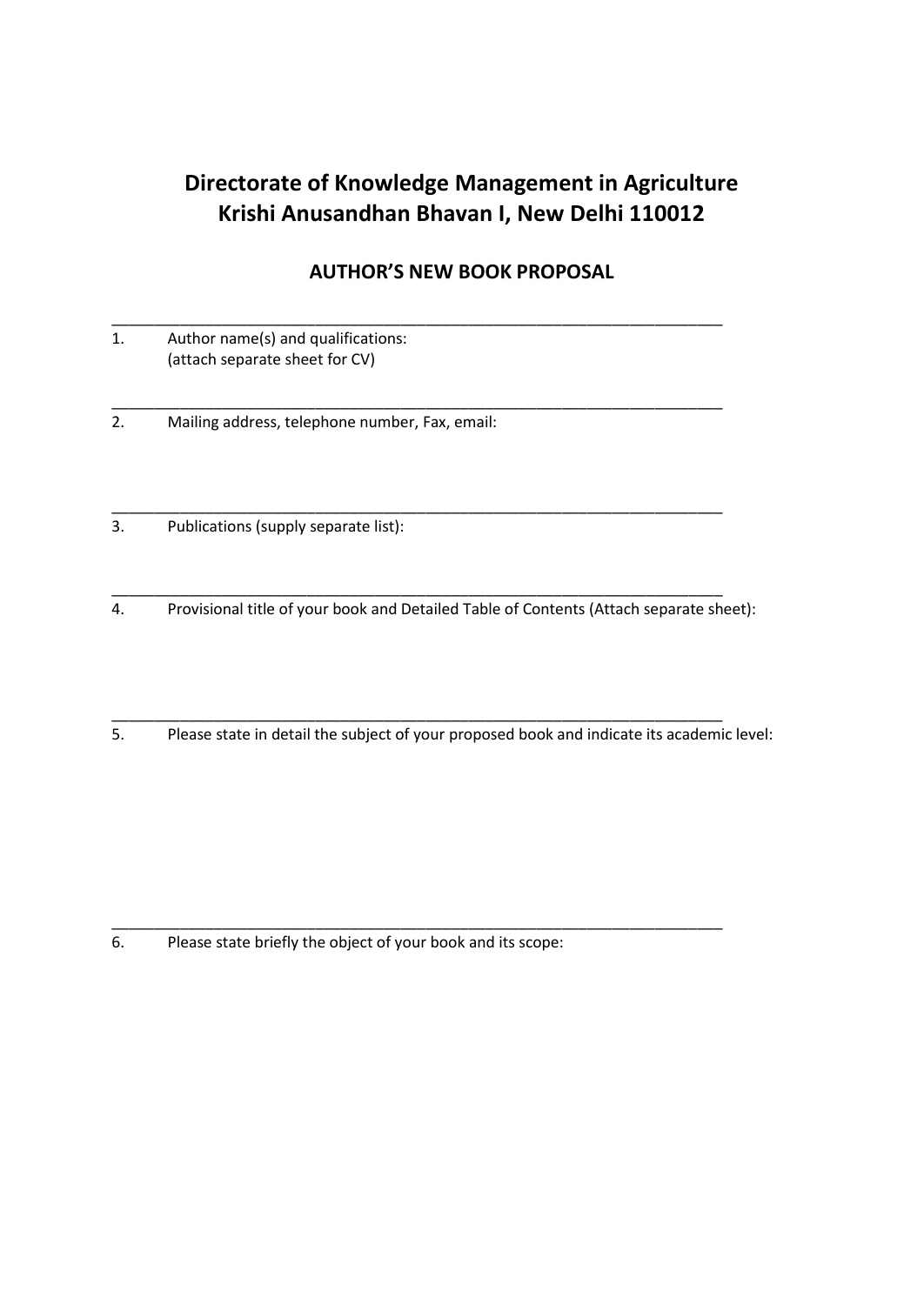7. Principal market (by subject discipline):

8. Secondary markets:

9. Will the market be worldwide? If not, in which countries or regions will the main market be:

\_\_\_\_\_\_\_\_\_\_\_\_\_\_\_\_\_\_\_\_\_\_\_\_\_\_\_\_\_\_\_\_\_\_\_\_\_\_\_\_\_\_\_\_\_\_\_\_\_\_\_\_\_\_\_\_\_\_\_\_\_\_\_\_\_\_\_\_\_\_\_\_

\_\_\_\_\_\_\_\_\_\_\_\_\_\_\_\_\_\_\_\_\_\_\_\_\_\_\_\_\_\_\_\_\_\_\_\_\_\_\_\_\_\_\_\_\_\_\_\_\_\_\_\_\_\_\_\_\_\_\_\_\_\_\_\_\_\_\_\_\_\_\_\_

\_\_\_\_\_\_\_\_\_\_\_\_\_\_\_\_\_\_\_\_\_\_\_\_\_\_\_\_\_\_\_\_\_\_\_\_\_\_\_\_\_\_\_\_\_\_\_\_\_\_\_\_\_\_\_\_\_\_\_\_\_\_\_\_\_\_\_\_\_\_\_\_

\_\_\_\_\_\_\_\_\_\_\_\_\_\_\_\_\_\_\_\_\_\_\_\_\_\_\_\_\_\_\_\_\_\_\_\_\_\_\_\_\_\_\_\_\_\_\_\_\_\_\_\_\_\_\_\_\_\_\_\_\_\_\_\_\_\_\_\_\_\_\_\_

\_\_\_\_\_\_\_\_\_\_\_\_\_\_\_\_\_\_\_\_\_\_\_\_\_\_\_\_\_\_\_\_\_\_\_\_\_\_\_\_\_\_\_\_\_\_\_\_\_\_\_\_\_\_\_\_\_\_\_\_\_\_\_\_\_\_\_\_\_\_\_\_

10. For which courses (if any) will the book be a main text?

\_\_\_\_\_\_\_\_\_\_\_\_\_\_\_\_\_\_\_\_\_\_\_\_\_\_\_\_\_\_\_\_\_\_\_\_\_\_\_\_\_\_\_\_\_\_\_\_\_\_\_\_\_\_\_\_\_\_\_\_\_\_\_\_\_\_\_\_\_\_\_\_ 11. Whether other book (s) on this subject are available in the market? If yes, how the proposed book is different from these books.

12. When would you like to go for the revised edition:

13. Total number of pages of manuscript (Assume A4 page of double-spaced typescript can take 300 words):